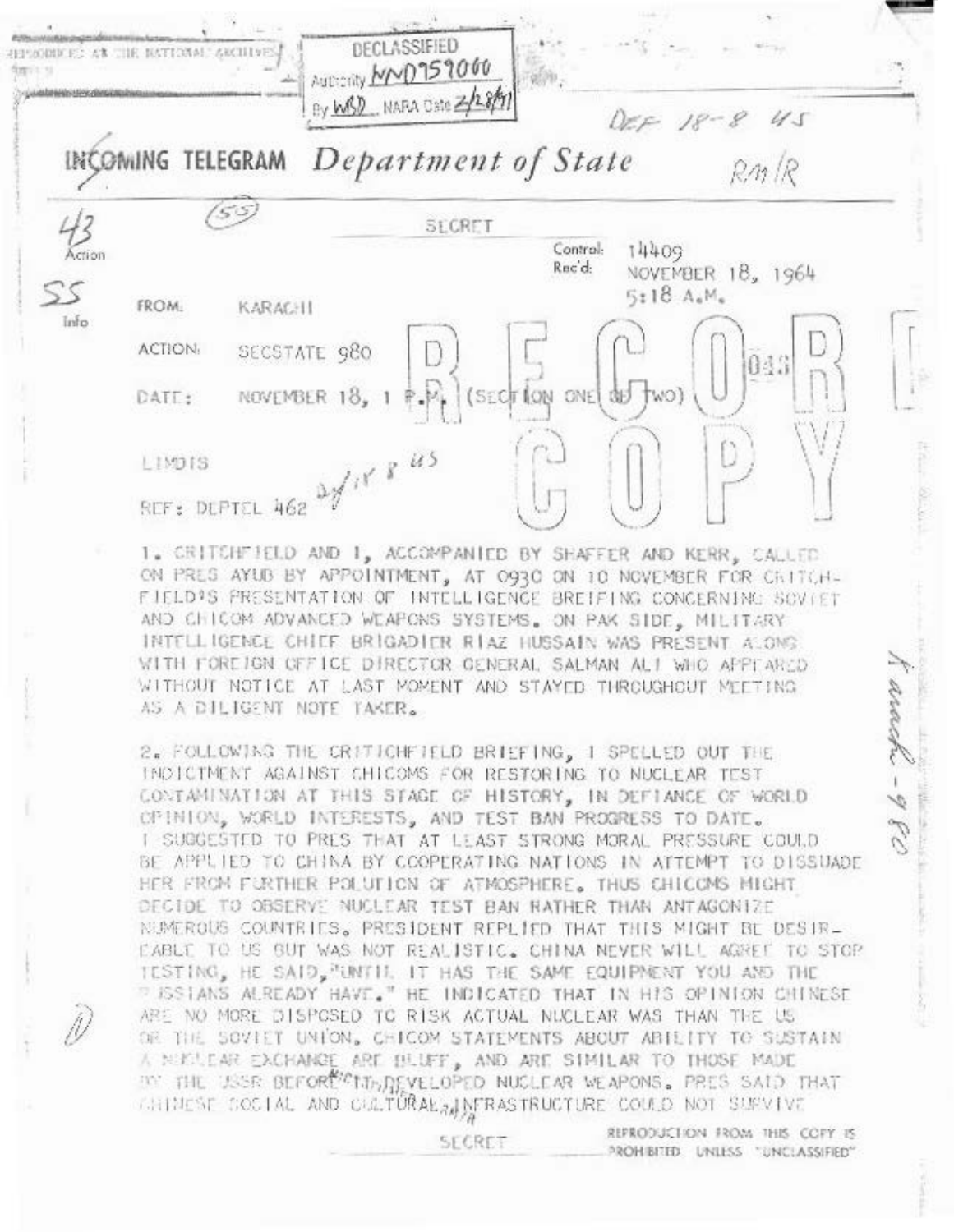

57

 $\geq 0$ 

#### SECRET

-2- 980, NOVEMBER 18, 1 P.M., (SECTION ONE OF TWO), FROM KARACHI

AN ATOMIC WAR AND CHINESE LEADERSHIP IS FULLY AWARE OF THIS. ADDITIONALLY, HE NOTED , ATOMIC BOMBS ARE NOT PARTICULARLY DISCRIMINATING AND COULD KILL OFF LEADERSHIP AS WELL AS MASSES. FRES SAID "SOVIETS COULD STOP CHINESE TESTING IMMEDIATELY BY GIVING THEM BOMBS ... JUST AS YOU COULD STOP THE FRENCH BY GIVING THEM BOMBS."

3. FRES THOUGHT THAT ALL NATIONS WHO COULD AFFORD IT WOULD SOONER OR LATER TRY TO DEVELOP A NUCLEAR CAPABILITY. IT-15 INEVITABLY WOULD MEAN TESTING IN THE ATMOSPHERE. THE ONLY ALTERNATIVE WHICH WOULD AVOID THE CONTAMINATION WHICH COMES WITH TESTING, WOULD BE TO HAVE THESE WEAPONS EASILY AVAILABLE FROM THE BIG NUCLEAR POWERS, FROM WHOM, LIKE CONVENTIONAL WEAPONS, THEY COULD BE BOUGHT "OFF THE SHELF."

4. PRES EXPRESSED HIS DEEP CONCERN AT PROSPECT OF RAPIDLY DEVELOPING INDIAN NUCLEAR CAPABILITY WHICH COULD BE READILY CONVERTED FROM PEACEFUL TO WAR-LIKE PURPOSES. HE NOTED LACK OF PROVISION FOR INTERNATIONAL INSPECTION OF INDIAN NUCLEAR FLANTS. AND NOTED GROWING INDICATIONS THAT INDIANS MAY BE TEMPTED TO EXPLOIT THEIR OPPORTUNITY TO GET INTO NUCLEAR WEAPONS FIELD. I NOTED CATEGORICAL NATURE OF FORMAL INDIAN PUBLIC COMMITMENT AT REGENT INTERNATIONAL CONFERENCE TO RENOUNCE PERMANENTLY AND UNCONDITIONALLY USE OF NUCLEAR WEAPONS. I SAID IT WAS JOINT RESPONSIBILITY OF ALL TO HOLD INDIANS TO THIS COMMITMENT. PRES AGREED, BUT WAS SKEPTICAL AS TO ABILITY OF CTHER NATIONS TO INFLUENCE INDIA IN THIS MATTER.

IS. FRES THEN ASKED HOW US NOW IS ASSESSING THE CHANGE IN LEADERSHIP WITHIN THE SCVIET UNION, I RESPONDED WITH INTERFRE-TATION BASED ON INFORMATION PROVIDED BY AMB THOMPSON AND CTHER DEPT SOURCES. PRES THEN SAID HE WOULD LIKE TO HEAR "THE CIA ALTRAISAL." CRITCHFIELD ANSWERED WITH SUGGESTION THAT KHRUSHETTY HAY HAVE BEEN FORCED OUT OF OFFICE IN ORDER TO FREGULDE HILL TAKING SOME ACTION HE WAS ABOUT TO TAKE, SUCH AS CHANCE IN WE ALL FOSITION ON GERMAN REUNIFICATION. PRES THEN SPORE AT SECRET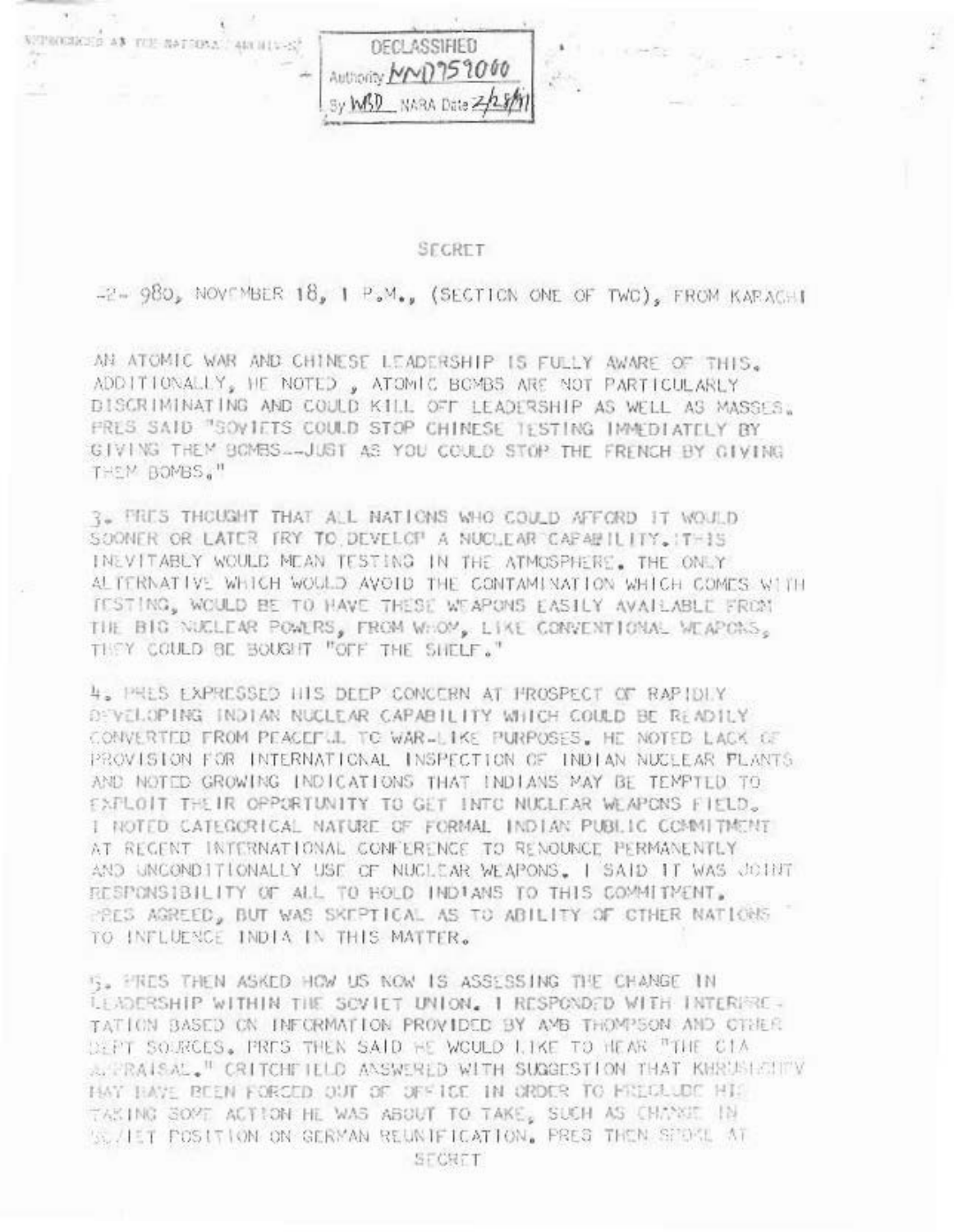

### **SECRET**

 $\pm$ 

-3- 980, NOVEMBER 18, 1 P.M., (SECTION ONE OF TWO), FROM KARACHI

SOME LENGTH ON GERMAN FROBLEM COMMENTING THAT FERIOD IN HISTORY IN WHICH GERMANY POSED A THREAT TO RUSSIA WAS PAST; SOVIET STRENGTH TODAY IS SUCH THAT GERMANY NO LONGER CAN CONSTITUTE THREAT TO SOVIET SECURITY, PRES SAID THAT USSR MUST BE MOVING TO SAME CONCLUSION, WEST AND SOVIETS CAR ACCEPT A REUNIFICATON OF GERMANY, PRES SAID, CRITCHFIELD REPLIED THAT WHILE IT GUTTE POSSIBLE THAT KHRUSHCHEV RECOGNIZED THAT A DETENTE WOULD SOONER OR LATER REQUIRE A GERMAN SOLUTION, IT IS VERY QUESTICAAULE WHETHER A MAJORITY OF THE SOVIET LEADERS TODAY ARE FAR ENOUGH AWAY FROM WORLD WAR 11 TO ACCEPT GERMAN UNIFICATION WITH ANY CONFIDENCE. PRES NEVERTHELESS REMARKED THAT USSN NO LONGER HAS ANY NEED TO FEAR REUNITED GERMANY. THE ONLY POWERFUL NATIONS. HE ADDED, ARE CHINA, UNITED STATES AND USSR, "DE GAULLE TALKS ABOUT CREATING A 'THIRD FORCE'," HE SAID, "BUT IT MEANS NOTHING IN THE POWER BALANCE." "I CALL HIS THIRD FORCE A "NUISANCE FORCE"."

6. | OSSERVED THAT SEVERAL WEEKS AGO WE HAD ASKED FOR STANDBY GOP PERMISSION TO BRING IN C-1305 FOR ATMOSPHERIC SAMPLINGS OVER PAK STAN AS NEEDED WITHIN TWENTY-FOUR HOURS AFTER NEXT CHINESE NUCLEAR DETONATION. AYUB SAID HE KNEW ABOUT REQUEST. BUT HE UNABLE TO AGREE TO IT BECAUSE "WE CANNOT AFFORD TO MAKE ANY MORE ENEMIES." I SET OUT CASE THAT SAMPLING OF PAK AIR WITHIN PAK SOVEREIGN AIR SPACE COULD NOT BE CONSTRUED AS PROVOCATION OR CONTROVERSIAL BY ANY STRETCH OF IMAGINATION. PRES CALLED THIS LOGICAL ARGUMENT FROM DIPLOMATIC VIEWPOINT, BUT HE REITERATED QUITE FIRMLY THAT HE COULD NOT TAKE ANY FURHTER STEPS THAT WOULD ALARM HIS ENEMIES.

7. PERHAPS AS A CONNECTED THOUGHT, PRES THEN RETURNED TO SUBJECT OF MISSILES TARGETTED ON PAKISTAN, WHICH HAD BEEN MENTICNED IN CRITCHFIELD'S PRESENTATION. HE COMMENTED THAT PRESENCE OF AMERICAN MILITARY UNITS, SUCH AS AT PESHAWAR, IS CAUSE OF SCVIET MISSELE DEPLOYMENT AGAINST PAKISTAN. CRITCHFIELD PRESENT-LO CONTRARY THESIS THAT SOVIET DEPLOYMENT OF MILITARY FORCE IN SOUTHERN USSR IS AN ELEMENT OF HISTORIC SOVIET POLICY, AND HAD EXISTED BEFORE FITHER CENTO OR SUCH FACILITES AS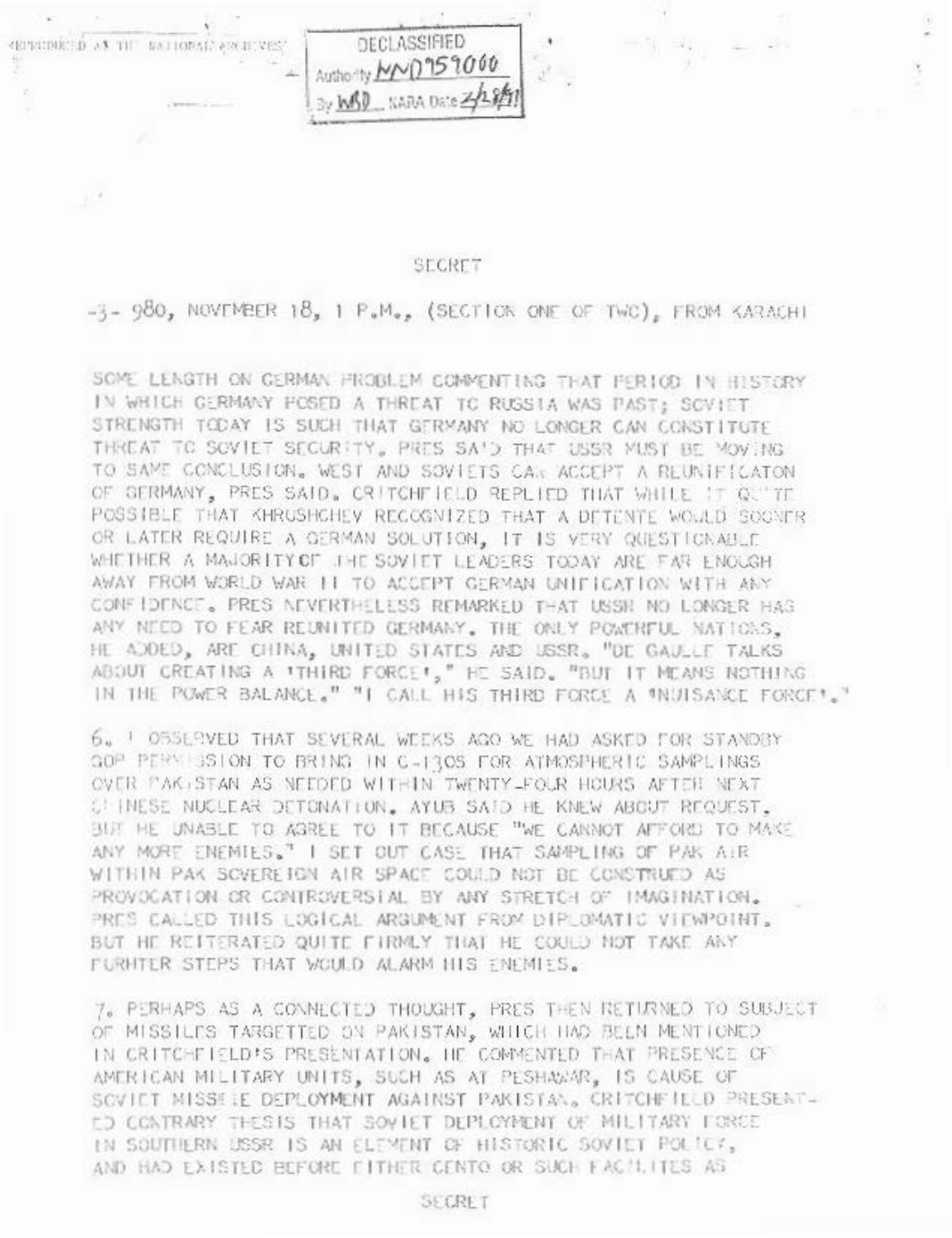

## SECRET

# $-4-980$ , NOVEMBER 18, 1 P.M., (SECTION ONE OF TWO), FROM KARACHI

# PESHAWAR EXISTED, MISSILES ARE MERELY A MODERNIZED VERSION OF SUCH FORCES, HE SAID. AYUB DID NOT COMMENT ON THIS THESIS,

MCCONAUGHY

RDC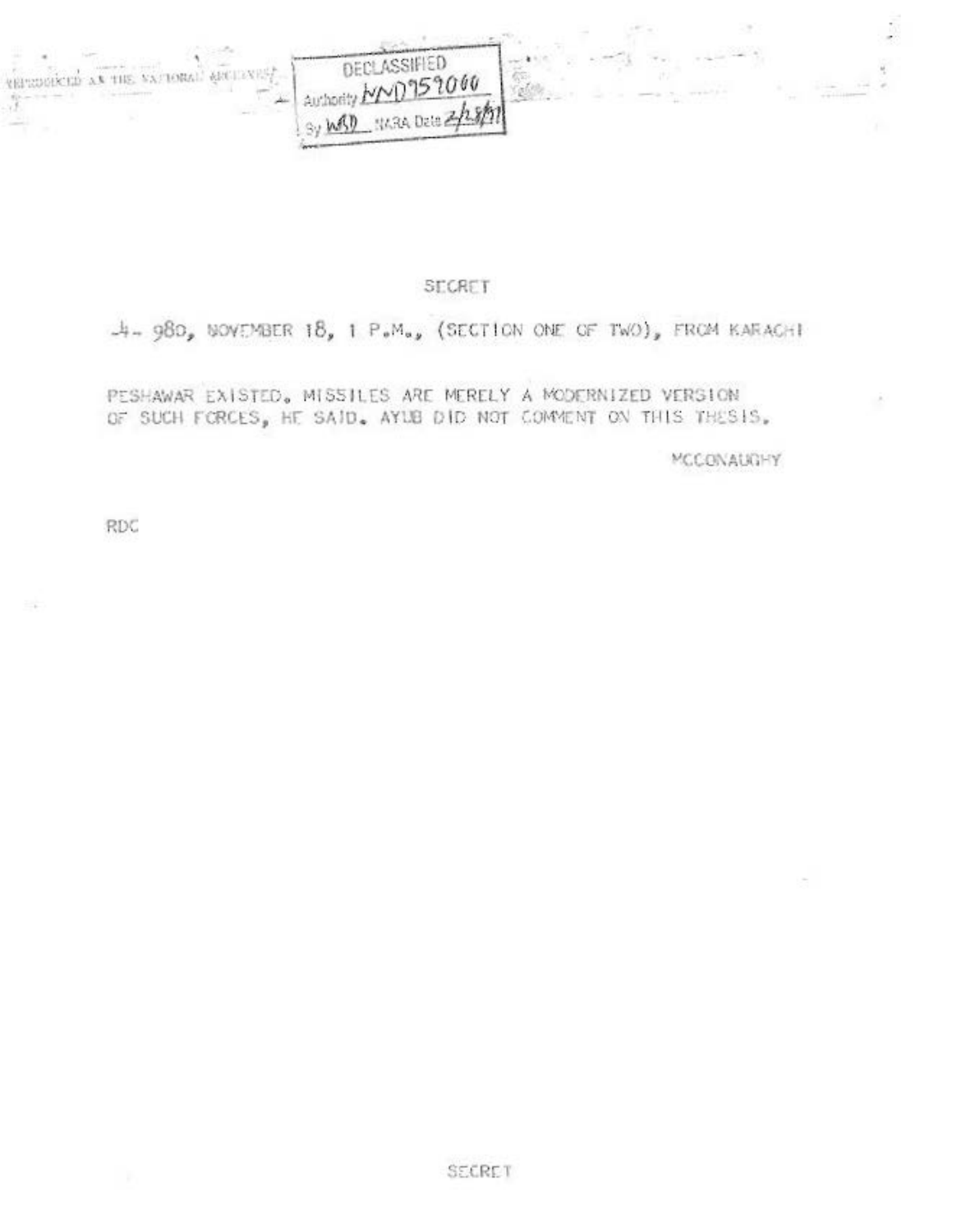

# :OMING TELEGRAM Department of State

SECRET

14408 Control. Rec c: NOVEMBER 18, 1964 5:28 A.M.

 $Rn$ 

 $i_1$  4  $i_1$ 

FROM KARACHI

ACTION: SECSTATE 980

DATE: NOVEMBER 18, 1 F.M. (SECTION TWO OF TWO)

### LIMDIS

43<br><sup>Acio</sup>

8. PRES SAID THAT SHAH OF IRAN, BECAUSE OF "HIS AGREEMENT WITH" SOVIETS TO HAVE NO MILITARY BASES IN IRAN, "DOES NOT HAVE PROBLEM COMPARABLE TO PAKISTAN'S RELATED TO AMERICAN MILITARY UNIT AT PESHAWS, CRITCHFIELD TOOK EXCEPTION TO THIS STATCMENT, HE SAID THAT SHAH IN RECENT MEETING WITH HIM HAD ACKNOWLEDGED THAT HE IS MAKING EFFORT TO REDUCE TENSIONS WITH SOVIETS. BUY HE AT SAME THRE HAD BEEN MOST EXPLICIT IN DRAWING A LINE. SETWEEN THESE EFFORTS AND HIS MUTUAL SECURITY ARRANGEMENTS. SUCH AS COOPERATION WITH USS IN STRICOM AND CTHER INPORTANT ACTIVITIES OF TECHNICAL NATURE. THESE HE HAD SAID ARE AN INTEGRAL ELEMENT OF HIS MILITARY ARRANGEMENTS AND ARE NOT NEGOTIABLE. CRITCHFIELD ALSO POINTED OUT THAT SHAH HAD MAST QUITE CLEAR HIS RECOGNITION OF NEED TO MAKE TECHNICAL CONTEI-BUTTONS TO INTELLIGENCE ON THE PROXIMATE AREA OF SOUTHERN USSR. WHICH IS SOVIET'S AREA FOR WEAPONS RESEARCH AND DEVELOP-MENT. PRES QUITE ABRUPTLY AND EMPHATICALLY NOTED THAT PAKISTAN IS MAKING ITS CONTRIBUTION TOO.

9. FRED THEN SAID THAT PAKISTAN, UNLIKE IRAN, IS FACED MITH THREE ENEMIES. THE FIRST TWO OF THESE, CHINA AND USSR, ARE ENEMIES OF TRAN AS WELL AS PAKISTAN, BUT THEY ARE "GLOBAL PROBLEMS.<sup>#</sup> HE SAID, AS THOUGH TO IMPLY THAT BOTH SHAH AND HE ARE PROTECTED AGAINST THEM BY CONCERT OF OUTSIDE MILITARY HELP. IN CONTRADISTINGTION, HE SAID, PAKISTAN'S ADDITIONAL ENEMY, INDIA, IS A "REGIONAL PROBLEM" WHICH PAKISTAN MUST FACE WITH INS CAN INACTED RESOURCES, CRITCHFIELD COUNTERED THAT THAN WOULD NOT RECESSERILY AGREE WITH TRIST INDEED, SHAH WAS QUITE CONCENTLY ABOUT THE LONG RANGE INFILIOATIONS OF GROWING SOVIET

> REPRODUCTION TROM THIS COPY IS PROHIBITED UNLESS UNICLASSIFIED"